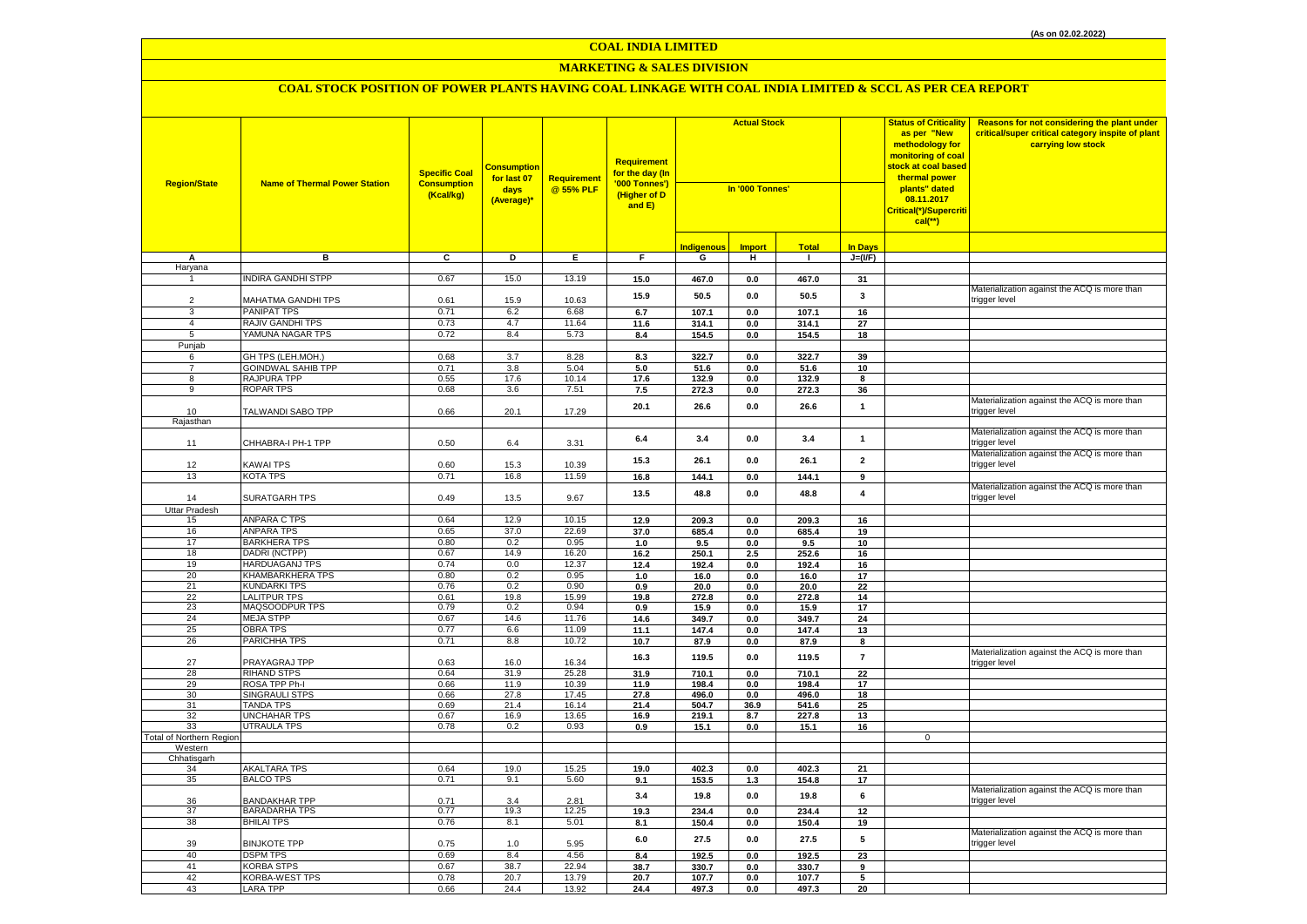#### **MARKETING & SALES DIVISION**

| <b>Region/State</b>            | <b>Name of Thermal Power Station</b>        | <b>Specific Coal</b><br><b>Consumption</b><br>(Kcal/kg) | <b>Consumption</b><br>for last 07<br>days<br>(Average)* | Requirement<br>@ 55% PLF | <b>Requirement</b><br>f <mark>or the day (In</mark><br>'000 Tonnes')<br>(Higher of D<br>and E) | <b>Actual Stock</b><br>In '000 Tonnes' |                 |                |                         |             |                                                               |  |  | <b>Status of Criticality</b><br>as per "New<br>methodology for<br>monitoring of coal<br>stock at coal based<br>thermal power<br>plants" dated<br>08.11.2017<br>Critical(*)/Supercriti<br>$cal$ (**) | Reasons for not considering the plant under<br>critical/super critical category inspite of plant<br>carrying low stock |
|--------------------------------|---------------------------------------------|---------------------------------------------------------|---------------------------------------------------------|--------------------------|------------------------------------------------------------------------------------------------|----------------------------------------|-----------------|----------------|-------------------------|-------------|---------------------------------------------------------------|--|--|-----------------------------------------------------------------------------------------------------------------------------------------------------------------------------------------------------|------------------------------------------------------------------------------------------------------------------------|
|                                |                                             |                                                         |                                                         |                          |                                                                                                | <b>Indigenous</b>                      | <b>Import</b>   | <b>Total</b>   | <b>In Days</b>          |             |                                                               |  |  |                                                                                                                                                                                                     |                                                                                                                        |
| А                              | в                                           | C                                                       | D                                                       | Е.                       | F.                                                                                             | G                                      | н               | -1             | $J=(VF)$                |             |                                                               |  |  |                                                                                                                                                                                                     |                                                                                                                        |
| 44                             | NAWAPARA TPP                                | 0.79                                                    | 0.0                                                     | 6.28                     | 6.3                                                                                            | 23.2                                   | 0.0             | 23.2           | $\overline{\mathbf{4}}$ |             | Materialization against the ACQ is more than<br>rigger level  |  |  |                                                                                                                                                                                                     |                                                                                                                        |
| 45                             | PATHADI TPP                                 | 0.65                                                    | 9.4                                                     | 5.18                     | 9.4                                                                                            | 189.4                                  | 0.0             | 189.4          | 20                      |             |                                                               |  |  |                                                                                                                                                                                                     |                                                                                                                        |
| 46                             | <b>SIPAT STPS</b>                           | 0.68                                                    | 30.0                                                    | 26.62                    | 30.0                                                                                           | 683.6                                  | 1.9             | 685.4          | 23                      |             |                                                               |  |  |                                                                                                                                                                                                     |                                                                                                                        |
| 47                             | <b>TAMNAR TPP</b>                           | 0.84                                                    | 24.7                                                    | 26.52                    | 26.5                                                                                           | 93.4                                   | 0.0             | 93.4           | $\overline{\mathbf{4}}$ |             | Materialization against the ACQ is more than<br>trigger level |  |  |                                                                                                                                                                                                     |                                                                                                                        |
| 48                             | <b>UCHPINDA TPP</b>                         | 0.75                                                    | 13.3                                                    | 14.22                    | 14.2                                                                                           | 94.2                                   | 0.0             | 94.2           | $\overline{7}$          |             | Materialization against the ACQ is more than<br>trigger level |  |  |                                                                                                                                                                                                     |                                                                                                                        |
| Gujarat                        | <b>GANDHI NAGAR TPS</b>                     | 0.69                                                    | 8.3                                                     | 5.71                     |                                                                                                |                                        |                 |                |                         |             |                                                               |  |  |                                                                                                                                                                                                     |                                                                                                                        |
| 49<br>50                       | SABARMATI (D-F STATIONS)                    | 0.57                                                    | $4.0\,$                                                 | 2.74                     | 8.3<br>4.0                                                                                     | 81.9<br>3.1                            | $0.0\,$<br>71.7 | 81.9<br>74.8   | 10<br>6                 |             | Materialization against the ACQ is more than<br>rigger level  |  |  |                                                                                                                                                                                                     |                                                                                                                        |
| 51                             | UKAI TPS                                    | 0.67                                                    | 11.9                                                    | 9.85                     | 11.9                                                                                           | 73.6                                   | 0.0             | 73.6           | 6                       |             | Materialization against the ACQ is more than<br>trigger level |  |  |                                                                                                                                                                                                     |                                                                                                                        |
| 52                             | <b>WANAKBORI TPS</b>                        | 0.67                                                    | 24.7                                                    | 20.22                    | 24.7                                                                                           | 61.1                                   | 0.0             | 61.1           | $\overline{\mathbf{2}}$ |             | Materialization against the ACQ is more than<br>rigger level: |  |  |                                                                                                                                                                                                     |                                                                                                                        |
| Madhya Pradesh                 |                                             |                                                         |                                                         |                          |                                                                                                |                                        |                 |                |                         |             |                                                               |  |  |                                                                                                                                                                                                     |                                                                                                                        |
| 53                             | AMARKANTAK EXT TPS                          | 0.65                                                    | 3.2                                                     | 1.80                     | 3.2                                                                                            | 20.8                                   | 0.0             | 20.8           | $\overline{7}$          |             |                                                               |  |  |                                                                                                                                                                                                     |                                                                                                                        |
| 54                             | ANUPPUR TPP                                 | 0.65                                                    | 17.0                                                    | 10.31                    | 17.0                                                                                           | 221.0                                  | 0.0             | 221.0          | 13                      |             |                                                               |  |  |                                                                                                                                                                                                     |                                                                                                                        |
| 55                             | <b>BINA TPS</b>                             | 0.74                                                    | 3.4                                                     | 4.88                     | 4.9                                                                                            | 79.4                                   | 0.0             | 79.4           | 16                      |             |                                                               |  |  |                                                                                                                                                                                                     |                                                                                                                        |
| 56                             | <b>GADARWARA TPP</b>                        | 0.66                                                    | 15.5                                                    | 13.93                    | 15.5                                                                                           | 264.7                                  | 29.7            | 294.4          | 19                      |             |                                                               |  |  |                                                                                                                                                                                                     |                                                                                                                        |
| 57                             | <b>KHARGONE STPP</b>                        | 0.60                                                    | 14.0                                                    | 10.45                    | 14.0                                                                                           | 123.6                                  | 0.0             | 123.6          | 9                       |             |                                                               |  |  |                                                                                                                                                                                                     |                                                                                                                        |
| 58                             | SANJAY GANDHI TPS                           | 0.82                                                    | 14.8                                                    | 14.57                    | 14.8                                                                                           | 96.6                                   | 0.0             | 96.6           | $\overline{7}$          |             | Non payment of dues                                           |  |  |                                                                                                                                                                                                     |                                                                                                                        |
| 59<br>60                       | <b>SATPURA TPS</b><br><b>SEIONI TPP</b>     | 0.67                                                    | 7.0<br>3.7                                              | 11.79                    | 11.8                                                                                           | 90.9                                   | $0.0\,$         | 90.9           | 8                       |             | Non Payment of Dues                                           |  |  |                                                                                                                                                                                                     |                                                                                                                        |
| 61                             | SHREE SINGAJI TPP                           | 0.64<br>0.71                                            | 29.8                                                    | 5.06<br>23.50            | 5.1<br>29.8                                                                                    | 199.4<br>188.3                         | 0.0<br>0.0      | 199.4<br>188.3 | 39<br>6                 |             |                                                               |  |  |                                                                                                                                                                                                     |                                                                                                                        |
| 62                             | <b>VINDHYACHAL STPS</b>                     | 0.69                                                    | 66.0                                                    | 43.60                    | 66.0                                                                                           | 1257.8                                 | 0.0             | 1257.8         | 19                      |             |                                                               |  |  |                                                                                                                                                                                                     |                                                                                                                        |
| Maharashtra                    |                                             |                                                         |                                                         |                          |                                                                                                |                                        |                 |                |                         |             |                                                               |  |  |                                                                                                                                                                                                     |                                                                                                                        |
| 63                             | <b>AMRAVATI TPS</b>                         | 0.62                                                    | 19.0                                                    | 11.07                    | 19.0                                                                                           | 40.4                                   | 0.0             | 40.4           | $\overline{\mathbf{2}}$ |             | Materialization against the ACQ is more than<br>rigger level  |  |  |                                                                                                                                                                                                     |                                                                                                                        |
| 64                             | <b>BHUSAWAL TPS</b>                         | 0.72                                                    | 8.9                                                     | 11.44                    | 11.4                                                                                           | 67.9                                   | $0.0\,$         | 67.9           | 6                       |             | Non payment of dues                                           |  |  |                                                                                                                                                                                                     |                                                                                                                        |
| 65                             | <b>BUTIBORI TPP</b>                         | 0.67                                                    | 0.0                                                     | 5.31                     | 5.3                                                                                            | 59.7                                   | 0.0             | 59.7           | 11                      |             |                                                               |  |  |                                                                                                                                                                                                     |                                                                                                                        |
| 66                             | CHANDRAPUR(MAHARASHTRA) STPS                | 0.78                                                    | 34.3                                                    | 30.17                    | 34.3                                                                                           | 67.2                                   | 0.0             | 67.2           | $\overline{2}$          |             | Non payment of dues                                           |  |  |                                                                                                                                                                                                     |                                                                                                                        |
| 67                             | DAHANU TPS                                  | 0.62                                                    | 4.8                                                     | 4.09                     | 4.8                                                                                            | 5.1                                    | 0.0             | 5.1            | $\mathbf{1}$            |             | Materialization against the ACQ is more than<br>trigger level |  |  |                                                                                                                                                                                                     |                                                                                                                        |
| 68                             | DHARIWAL TPP                                | 0.67                                                    | 8.2                                                     | 5.34                     | 8.2                                                                                            | 14.0                                   | 0.0             | 14.0           | $\mathbf 2$             |             | Materialization against the ACQ is more than<br>trigger level |  |  |                                                                                                                                                                                                     |                                                                                                                        |
| 69                             | <b>GMR WARORA TPS</b>                       | 0.67                                                    | 6.2                                                     | 5.29                     | 6.2                                                                                            | 2.8                                    | 0.0             | 2.8            | $\mathbf 0$             |             | Materialization against the ACQ is more than<br>trigger level |  |  |                                                                                                                                                                                                     |                                                                                                                        |
| 70<br>71                       | <b>KHAPARKHEDA TPS</b><br><b>KORADI TPS</b> | 0.89<br>0.76                                            | 17.0<br>28.0                                            | 15.72                    | 17.0                                                                                           | 289.9                                  | 0.0             | 289.9          | 17                      |             | Non payment of dues                                           |  |  |                                                                                                                                                                                                     |                                                                                                                        |
| 72                             | <b>MAUDA TPS</b>                            | 0.70                                                    | 27.3                                                    | 22.08<br>21.29           | 28.0<br>27.3                                                                                   | 142.4<br>572.7                         | 0.0<br>0.0      | 142.4<br>572.7 | 5<br>21                 |             |                                                               |  |  |                                                                                                                                                                                                     |                                                                                                                        |
| 73                             | <b>NASIK TPS</b>                            | 0.81                                                    | 6.1                                                     | 6.72                     | 6.7                                                                                            | 10.4                                   | 0.0             | 10.4           | $\mathbf 2$             |             | Non payment of dues                                           |  |  |                                                                                                                                                                                                     |                                                                                                                        |
| 74                             | <b>PARAS TPS</b>                            | 0.74                                                    | 5.7                                                     | 4.90                     | 5.7                                                                                            | 23.3                                   | 0.0             | 23.3           | $\overline{\mathbf{4}}$ |             | Non payment of dues                                           |  |  |                                                                                                                                                                                                     |                                                                                                                        |
| 75                             | <b>PARLITPS</b>                             | 0.67                                                    | 8.1                                                     | 6.65                     | 8.1                                                                                            | 12.9                                   | 0.0             | 12.9           | $\overline{\mathbf{2}}$ |             | Non payment of dues                                           |  |  |                                                                                                                                                                                                     |                                                                                                                        |
| 76                             | <b>SOLAPUR STPS</b>                         | 0.56                                                    | 7.6                                                     | 9.73                     | 9.7                                                                                            | 179.5                                  | 10.7            | 190.1          | 20                      |             |                                                               |  |  |                                                                                                                                                                                                     |                                                                                                                        |
| 77                             | TIRORA TPS                                  | 0.66                                                    | 42.4                                                    | 28.73                    | 42.4                                                                                           | 205.0                                  | 0.0             | 205.0          | 5                       |             |                                                               |  |  |                                                                                                                                                                                                     |                                                                                                                        |
| 78                             | WARDHA WARORA TPP                           | 0.66                                                    | 4.6                                                     | 4.71                     | 4.7                                                                                            | 84.8                                   | $0.0\,$         | 84.8           | 18                      |             |                                                               |  |  |                                                                                                                                                                                                     |                                                                                                                        |
| <b>Total of Western Region</b> |                                             |                                                         |                                                         |                          |                                                                                                |                                        |                 |                |                         | $\mathbf 0$ |                                                               |  |  |                                                                                                                                                                                                     |                                                                                                                        |
| Southern<br>Andhra Pradesh     |                                             |                                                         |                                                         |                          |                                                                                                |                                        |                 |                |                         |             |                                                               |  |  |                                                                                                                                                                                                     |                                                                                                                        |
| 79                             | DAMODARAM SANJEEVAIAH TPS                   | 0.66                                                    | 13.7                                                    | 13.85                    | 13.8                                                                                           | 81.7                                   | 0.0             | 81.7           | 6                       |             | Materialization against the ACQ is more than<br>trigger level |  |  |                                                                                                                                                                                                     |                                                                                                                        |
| 80                             | Dr. N.TATA RAO TPS                          | 0.77                                                    | 26.2                                                    | 17.90                    | 26.2                                                                                           | 160.9                                  | 0.0             | 160.9          | 6                       |             |                                                               |  |  |                                                                                                                                                                                                     |                                                                                                                        |
| 81                             | PAINAMPURAM TPP                             | 0.59                                                    | 16.4                                                    | 10.21                    | 16.4                                                                                           | 98.4                                   | 70.4            | 168.8          | 10                      |             | Materialization against the ACQ is more than<br>rigger level  |  |  |                                                                                                                                                                                                     |                                                                                                                        |
| 82                             | RAYALASEEMA TPS                             | 0.76                                                    | 18.8                                                    | 16.60                    | 18.8                                                                                           | 69.1                                   | 0.0             | 69.1           | $\overline{\mathbf{4}}$ |             | Materialization against the ACQ is more than<br>trigger level |  |  |                                                                                                                                                                                                     |                                                                                                                        |
|                                |                                             |                                                         |                                                         |                          |                                                                                                |                                        |                 |                |                         |             |                                                               |  |  |                                                                                                                                                                                                     |                                                                                                                        |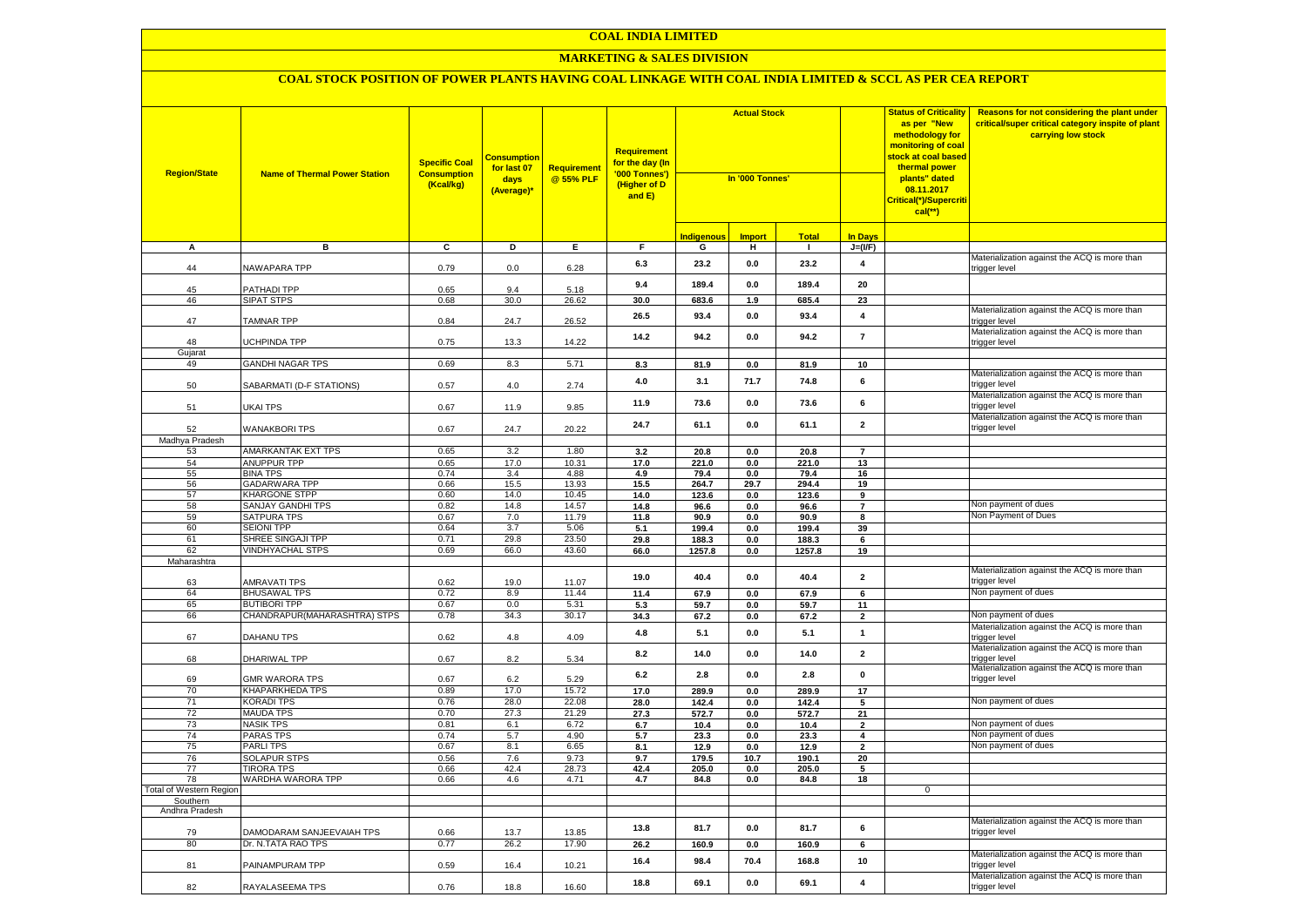#### **MARKETING & SALES DIVISION**

| <b>Region/State</b>                    | <b>Name of Thermal Power Station</b>        | <b>Specific Coal</b><br><b>Consumption</b><br>(Kcal/kg) | <b>Consumptior</b><br>for last 07<br>days<br>(Average)* | <b>Requirement</b><br>@ 55% PLF | <b>Requirement</b><br>for the day (In<br>'000 Tonnes')<br>(Higher of D<br>and E) | <b>Actual Stock</b><br>In '000 Tonnes' |                |               |                         | <b>Status of Criticality</b><br>as per "New<br>methodology for<br>monitoring of coal<br><mark>stock at coal based</mark><br>thermal power<br>plants" dated<br>08.11.2017<br>Critical(*)/Supercriti<br>$cal$ (**) | Reasons for not considering the plant under<br>critical/super critical category inspite of plant<br>carrying low stock |
|----------------------------------------|---------------------------------------------|---------------------------------------------------------|---------------------------------------------------------|---------------------------------|----------------------------------------------------------------------------------|----------------------------------------|----------------|---------------|-------------------------|------------------------------------------------------------------------------------------------------------------------------------------------------------------------------------------------------------------|------------------------------------------------------------------------------------------------------------------------|
|                                        |                                             |                                                         |                                                         |                                 |                                                                                  | <b>Indigenous</b>                      | <b>Import</b>  | <b>Total</b>  | <b>In Davs</b>          |                                                                                                                                                                                                                  |                                                                                                                        |
| А                                      | в                                           | $\overline{c}$                                          | Þ                                                       | E                               | $\overline{F}$                                                                   | G                                      | н              | - 1           | $J=(VF)$                |                                                                                                                                                                                                                  |                                                                                                                        |
| 83                                     | <b>SIMHADRI</b>                             | 0.78                                                    | 28.8                                                    | 20.54                           | 28.8                                                                             | 317.3                                  | 0.0            | 317.3         | 11                      |                                                                                                                                                                                                                  |                                                                                                                        |
| 84                                     | <b>SGPL TPP</b>                             | 0.53                                                    | 10.8                                                    | 9.26                            | 10.8                                                                             | 38.7                                   | 66.9           | 105.6         | 10                      |                                                                                                                                                                                                                  |                                                                                                                        |
| 85                                     | <b>VIZAG TPP</b>                            | 0.67                                                    | 0.0                                                     | 9.20                            | 9.2                                                                              | 152.3                                  | 0.0            | 152.3         | 17                      |                                                                                                                                                                                                                  |                                                                                                                        |
| Karnataka                              |                                             |                                                         |                                                         |                                 |                                                                                  |                                        |                |               |                         |                                                                                                                                                                                                                  |                                                                                                                        |
| 86                                     | <b>BELLARY TPS</b>                          | 0.63                                                    | 7.6                                                     | 14.23                           | 14.2                                                                             | 6.8                                    | $0.0\,$        | 6.8           | $\mathbf 0$             |                                                                                                                                                                                                                  | Materialization against the ACQ is more than<br>trigger level                                                          |
| 87                                     | KUDGI STPP                                  | 0.63                                                    | 13.7                                                    | 19.90                           | 19.9                                                                             | 177.5                                  | 0.0            | 177.5         | 9                       |                                                                                                                                                                                                                  | Materialization against the ACQ is more than<br>trigger level                                                          |
| 88                                     | <b>RAICHUR TPS</b>                          | 0.66                                                    | 20.3                                                    | 14.98                           | 20.3                                                                             | 102.4                                  | 0.0            | 102.4         | 5                       |                                                                                                                                                                                                                  | Materialization against the ACQ is more than<br>rigger level                                                           |
|                                        |                                             |                                                         |                                                         |                                 | 13.1                                                                             | 72.1                                   | 0.0            | 72.1          | 6                       |                                                                                                                                                                                                                  | Materialization against the ACQ is more than                                                                           |
| 89                                     | YERMARUS TPP                                | 0.62                                                    | 11.7                                                    | 13.09                           |                                                                                  |                                        |                |               |                         |                                                                                                                                                                                                                  | rigger level                                                                                                           |
| Tamil Nadu                             |                                             |                                                         |                                                         |                                 |                                                                                  |                                        |                |               |                         |                                                                                                                                                                                                                  | Materialization against the ACQ is more than                                                                           |
| 90                                     | <b>METTUR TPS</b>                           | 0.81                                                    | 15.5                                                    | 8.98                            | 15.5                                                                             | 26.3                                   | 0.0            | 26.3          | $\overline{\mathbf{2}}$ |                                                                                                                                                                                                                  | trigger level                                                                                                          |
| 91                                     | METTUR TPS - II                             | 0.78                                                    | 6.2                                                     | 6.16                            | 6.2                                                                              | 52.9                                   | 0.0            | 52.9          | 9                       |                                                                                                                                                                                                                  |                                                                                                                        |
| 92                                     | NORTH CHENNAI TPS                           | 0.82                                                    | 26.0                                                    | 19.78                           | 26.0                                                                             | 182.5                                  | 0.0            | 182.5         | $\overline{7}$          |                                                                                                                                                                                                                  |                                                                                                                        |
| 93                                     | <b>TUTICORIN TPS</b>                        | 0.96                                                    | 14.0                                                    | 13.31                           | 14.0                                                                             | 137.4                                  | 0.0            | 137.4         | 10                      |                                                                                                                                                                                                                  |                                                                                                                        |
| 94                                     | <b>VALLUR TPP</b>                           | 0.72                                                    | 20.4                                                    | 14.26                           | 20.4                                                                             | 170.0                                  | $0.0\,$        | 170.0         | 8                       |                                                                                                                                                                                                                  |                                                                                                                        |
| Telangana                              |                                             |                                                         |                                                         |                                 |                                                                                  |                                        |                |               |                         |                                                                                                                                                                                                                  |                                                                                                                        |
| 95                                     | <b>BHADRADRI TPP</b>                        | 0.69                                                    | 13.2                                                    | 9.83                            | 13.2                                                                             | 111.8                                  | 0.0            | 111.8         | $\overline{\mathbf{8}}$ |                                                                                                                                                                                                                  |                                                                                                                        |
| 96                                     | <b>KAKATIYA TPS</b>                         | 0.57                                                    | 12.8                                                    | 8.33                            | 12.8                                                                             | 220.7                                  | 0.0            | 220.7         | 17                      |                                                                                                                                                                                                                  |                                                                                                                        |
| 97                                     | KOTHAGUDEM TPS (NEW)                        | 0.64                                                    | 13.6                                                    | 8.46                            | 13.6                                                                             | 124.3                                  | 0.0            | 124.3         | $\overline{9}$          |                                                                                                                                                                                                                  |                                                                                                                        |
| 98                                     | KOTHAGUDEM TPS (STAGE-7)                    | 0.50                                                    | 8.6                                                     | 5.23                            | 8.6                                                                              | 150.0                                  | 0.0            | 150.0         | 17                      |                                                                                                                                                                                                                  |                                                                                                                        |
| 99<br>100                              | RAMAGUNDEM STPS                             | 0.62                                                    | 25.6<br>0.8                                             | 21.33<br>0.63                   | 25.6                                                                             | 446.7                                  | 0.0            | 446.7         | 17                      |                                                                                                                                                                                                                  |                                                                                                                        |
|                                        | RAMAGUNDEM-B TPS<br>SINGARENI TPP           | 0.77<br>0.58                                            | 15.0                                                    | 9.12                            | 0.8<br>15.0                                                                      | 13.4<br>137.4                          | 0.0<br>$0.0\,$ | 13.4<br>137.4 | 18<br>9                 |                                                                                                                                                                                                                  |                                                                                                                        |
| 101<br><b>Total of Southern Region</b> |                                             |                                                         |                                                         |                                 |                                                                                  |                                        |                |               |                         | $\mathbf 0$                                                                                                                                                                                                      |                                                                                                                        |
| Eastern                                |                                             |                                                         |                                                         |                                 |                                                                                  |                                        |                |               |                         |                                                                                                                                                                                                                  |                                                                                                                        |
| Bihar                                  |                                             |                                                         |                                                         |                                 |                                                                                  |                                        |                |               |                         |                                                                                                                                                                                                                  |                                                                                                                        |
| 102                                    | <b>BARAUNI TPS</b>                          | 0.63                                                    | 5.8                                                     | 5.90                            | 5.9                                                                              | 65.6                                   | 0.0            | 65.6          | 11                      |                                                                                                                                                                                                                  |                                                                                                                        |
| 103                                    | <b>BARHI</b>                                | 0.67                                                    | 8.0                                                     | 5.84                            | 8.0                                                                              | 101.0                                  | 0.0            | 101.0         | 13                      |                                                                                                                                                                                                                  |                                                                                                                        |
| 104                                    | <b>BARH II</b>                              | 0.67                                                    | 16.0                                                    | 11.67                           | 16.0                                                                             | 202.1                                  | 0.0            | 202.1         | 13                      |                                                                                                                                                                                                                  |                                                                                                                        |
| 105                                    | KAHALGAON TPS                               | 0.80                                                    | 34.0                                                    | 24.62                           | 34.0                                                                             | 112.4                                  | 0.0            | 112.4         | 3                       |                                                                                                                                                                                                                  | Materialization against the ACQ is more than<br>rigger level:                                                          |
| 106                                    | MUZAFFARPUR TPS                             | 0.77                                                    | 5.5                                                     | 3.95                            | 5.5                                                                              | 18.6                                   | 0.0            | 18.6          | $\mathbf{3}$            |                                                                                                                                                                                                                  | Materialization against the ACQ is more than<br>rigger level                                                           |
| 107                                    | <b>NABINAGAR STPP</b>                       | 0.58                                                    | 16.6                                                    | 10.14                           | 16.6                                                                             | 357.6                                  | 0.0            | 357.6         | 22                      |                                                                                                                                                                                                                  |                                                                                                                        |
| 108                                    | NABINAGAR TPP                               | 0.69                                                    | 12.7                                                    | 9.06                            | 12.7                                                                             | 94.1                                   | 0.0            | 94.1          | $\overline{7}$          |                                                                                                                                                                                                                  | Materialization against the ACQ is more than<br>rigger level                                                           |
| Jharkhand                              |                                             |                                                         |                                                         |                                 |                                                                                  |                                        |                |               |                         |                                                                                                                                                                                                                  |                                                                                                                        |
| 109                                    | BOKARO TPS 'A' EXP                          | 0.57                                                    | 4.4                                                     | 3.78                            | 4.4                                                                              | 112.9                                  | $0.0\,$        | 112.9         | 26                      |                                                                                                                                                                                                                  |                                                                                                                        |
| 110<br>111                             | CHANDRAPURA(DVC) TPS<br><b>JOJOBERA TPS</b> | 0.61<br>0.69                                            | 6.9<br>3.0                                              | 4.06<br>2.18                    | 6.9<br>3.0                                                                       | 83.6<br>91.3                           | $0.0\,$<br>0.0 | 83.6<br>91.3  | 12<br>31                |                                                                                                                                                                                                                  |                                                                                                                        |
| 112                                    | KODARMA TPP                                 | 0.62                                                    | 11.2                                                    | 8.23                            | 11.2                                                                             | 103.0                                  | 0.0            | 103.0         | 9                       |                                                                                                                                                                                                                  |                                                                                                                        |
|                                        |                                             |                                                         |                                                         |                                 |                                                                                  |                                        |                |               |                         |                                                                                                                                                                                                                  | Materialization against the ACQ is more than                                                                           |
| 113                                    | MAHADEV PRASAD STPP                         | 0.70                                                    | $7.0\,$                                                 | 5.01                            | 7.0                                                                              | $1.7$                                  | 0.0            | $1.7$         | $\pmb{0}$               |                                                                                                                                                                                                                  | rigger level                                                                                                           |
| 114                                    | <b>MAITHON RB TPP</b>                       | 0.64                                                    | 12.1                                                    | 8.89                            | 12.1                                                                             | 182.3                                  | 0.0            | 182.3         | 15                      |                                                                                                                                                                                                                  |                                                                                                                        |
| 115                                    | <b>TENUGHAT TPS</b>                         | 0.75                                                    | 4.4                                                     | 4.16                            | 4.4                                                                              | 49.3                                   | 0.0            | 49.3          | 11                      |                                                                                                                                                                                                                  |                                                                                                                        |
| Odisha                                 |                                             |                                                         |                                                         |                                 |                                                                                  |                                        |                |               |                         |                                                                                                                                                                                                                  |                                                                                                                        |
| 116                                    | <b>DARLIPALI STPS</b>                       | 0.71                                                    | 26.1                                                    | 14.95                           | 26.1                                                                             | 388.9                                  | 0.0            | 388.9         | 15                      |                                                                                                                                                                                                                  |                                                                                                                        |
| 117                                    | DERANG TPP                                  | 0.70                                                    | 16.2                                                    | 11.10                           | 16.2                                                                             | 948.8                                  | 0.0            | 948.8         | 58                      |                                                                                                                                                                                                                  |                                                                                                                        |
| 118                                    | <b>IB VALLEY TPS</b>                        | 0.83                                                    | 25.6                                                    | 19.16                           | 25.6                                                                             | 389.5                                  | $0.0\,$        | 389.5         | 15                      |                                                                                                                                                                                                                  |                                                                                                                        |
| 119                                    | <b>KAMALANGA TPS</b>                        | 0.72                                                    | 9.7                                                     | 10.02                           | 10.0                                                                             | 22.7                                   | 0.0            | 22.7          | $\mathbf 2$             |                                                                                                                                                                                                                  | Materialization against the ACQ is more than<br>rigger level                                                           |
| 120                                    | <b>/EDANTA TPP</b>                          | 0.76                                                    | 0.0                                                     | 6.02                            | 6.0                                                                              | 0.0                                    | 0.0            | 0.0           | $\mathbf 0$             |                                                                                                                                                                                                                  | Materialization against the ACQ is more than<br>trigger level                                                          |
| 121                                    | <b>TALCHER STPS</b>                         | 0.79                                                    | 45.6                                                    | 31.43                           | 45.6                                                                             | 824.8                                  | 8.3            | 833.1         | 18                      |                                                                                                                                                                                                                  |                                                                                                                        |
| West Bengal                            |                                             |                                                         |                                                         |                                 |                                                                                  |                                        |                |               |                         |                                                                                                                                                                                                                  |                                                                                                                        |